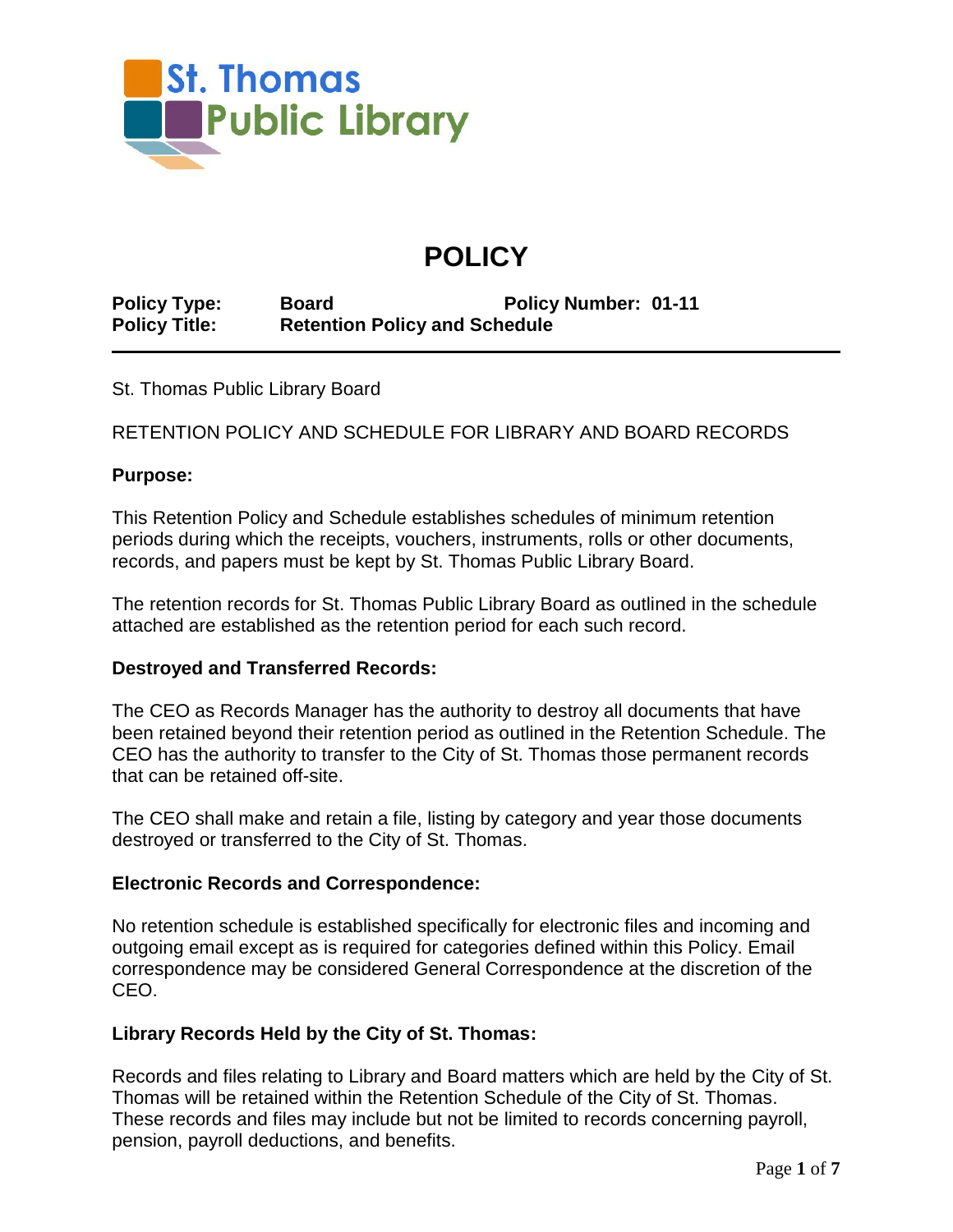# **Adoption and Review of the Policy:**

This Policy and Schedule shall not take effect until the auditor(s) of the Board have granted approval by endorsing their name at the end of this schedule.

This policy will be reviewed by the Board every two years. Revisions will be made as necessary but must be subsequently approved by the auditor(s) prior to taking effect.

\_\_\_\_\_\_\_\_\_\_\_\_\_\_\_\_\_\_\_\_\_\_\_\_\_\_\_\_\_\_ \_\_\_\_\_\_\_\_\_\_\_\_\_\_\_\_\_\_\_\_\_\_\_\_\_

Endorsed by Date Date Graham Scott Enns, Chartered Accountants

Approved Date: January 16, 2019 Supercedes Date: November 18, 2015 Review Date: January 2021 Reference: Board Meeting January 16, 2019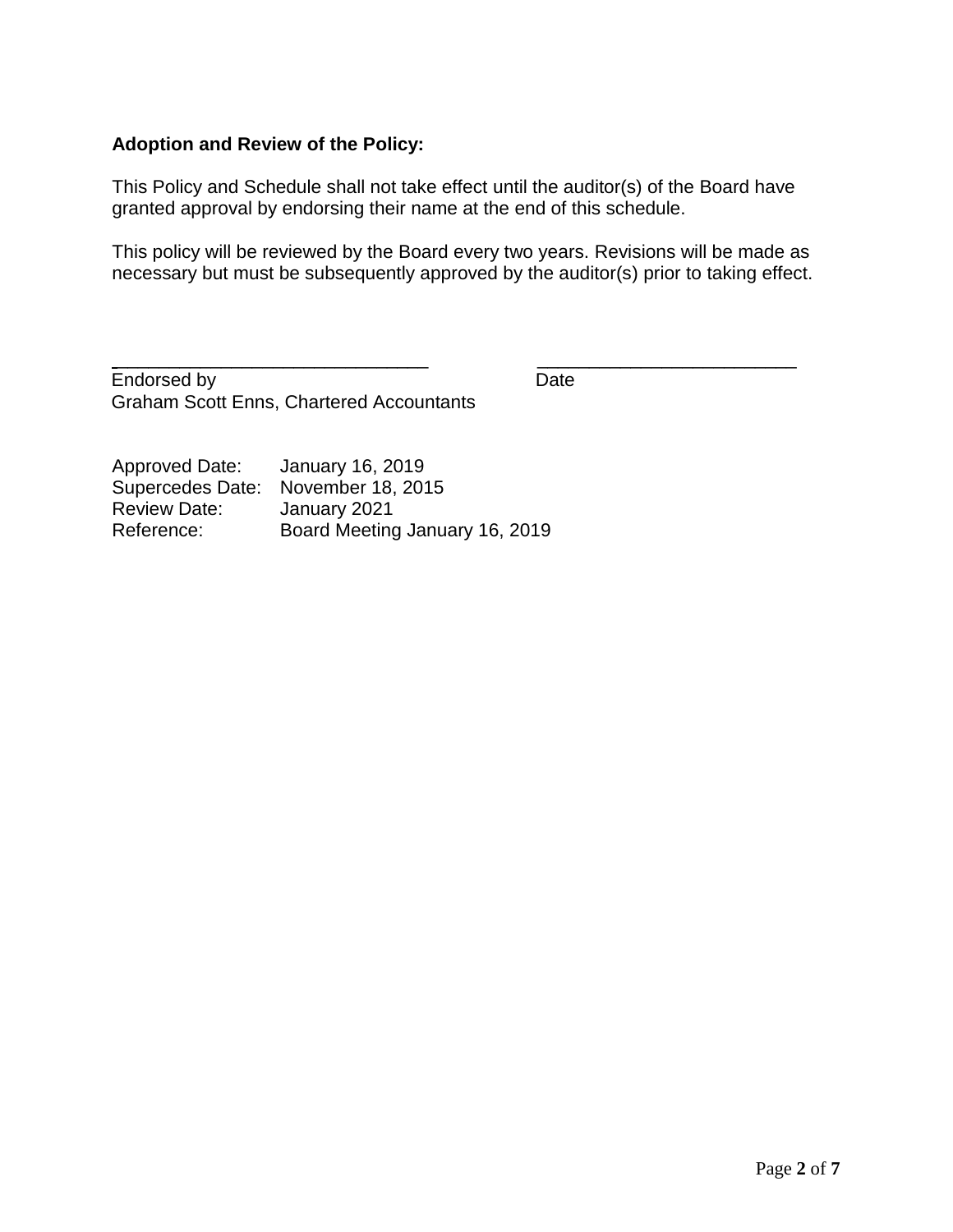# **St Thomas Public Library Retention Schedule**

|                      |                                                                                                                                                                                        |                    | <b>Retention</b>                       | <b>Notes</b> |
|----------------------|----------------------------------------------------------------------------------------------------------------------------------------------------------------------------------------|--------------------|----------------------------------------|--------------|
| <b>Function Code</b> | <b>Record Series</b>                                                                                                                                                                   | <b>Filing</b>      | (years)                                |              |
| <b>Board/Legal</b>   | <b>Annual Ministry Survey</b>                                                                                                                                                          | By year            | P                                      | Historical   |
|                      | <b>Annual Reports</b>                                                                                                                                                                  | By year            | P                                      | Historical   |
|                      | Architects' reports, plans, drawings                                                                                                                                                   | By project         | $\mathsf{P}$                           | Historical   |
|                      | Board Packages (records relating to<br>Board Meetings, agendas, minutes,<br>resolutions and decisions made at<br>board meetings, Reports to Board eg.<br>CEO, Library Activity Reports | By meeting<br>date | $\mathsf{P}$                           | Historical   |
|                      | <b>Board Policies</b>                                                                                                                                                                  | By policy<br>names | P                                      |              |
|                      | <b>Building Program Studies and space</b><br>analysis reports                                                                                                                          | By project         | P                                      | Historical   |
|                      | <b>Bylaws and Amendments</b>                                                                                                                                                           |                    | P                                      |              |
|                      | Court Cases pertaining to the Library                                                                                                                                                  | By case            | P                                      |              |
|                      | Deed of Library Property                                                                                                                                                               |                    | P                                      |              |
|                      | <b>Historical Correspondence</b>                                                                                                                                                       | By year            | P                                      | Historical   |
|                      | <b>Legal Opinions</b>                                                                                                                                                                  | By year            | P                                      |              |
|                      | Annual Ministry Survey - Rough Notes                                                                                                                                                   | By year            | $\overline{7}$                         |              |
|                      | Grant applications (successful) and<br>responses: provincial/federal                                                                                                                   | By year            | P                                      | Historical   |
|                      | Logos                                                                                                                                                                                  |                    | P                                      | Historical   |
|                      | <b>Strategic Plans</b>                                                                                                                                                                 | By year            | P                                      | Historical   |
|                      | <b>Construction Tenders and Quotations,</b><br>bid evaluation, letters of award                                                                                                        | By project         | Life of Facility<br>+ six (6) years    |              |
|                      | Agreements, contracts/ and<br>partnerships                                                                                                                                             | By name            | End of<br>Contract<br>+Seven (7) yrs.  |              |
|                      | <b>Equipment Leases and Service</b><br>Agreements                                                                                                                                      | By name            | End of<br>Agreement<br>+Seven (7) yrs. |              |
|                      | <b>Committee Minutes</b>                                                                                                                                                               | By committee       | $\overline{7}$                         |              |
|                      | Committee Minutes - Rough Notes                                                                                                                                                        | By year            | $\overline{2}$                         |              |
|                      | <b>Community Surveys</b>                                                                                                                                                               | By year            | $\overline{7}$                         |              |
|                      | General Correspondence                                                                                                                                                                 | By year            | $\overline{7}$                         |              |
|                      | Grant applications (unsuccessful) and<br>responses: provincial/federal                                                                                                                 | By year            | $\overline{7}$                         |              |
|                      | Board Minutes - Rough Notes                                                                                                                                                            | By year            | $\overline{2}$                         |              |
|                      | Insurance records and claims                                                                                                                                                           |                    | City of St.<br>Thomas                  |              |
|                      | <b>Ministry Inspections Reports</b>                                                                                                                                                    | By year            | $\overline{7}$                         |              |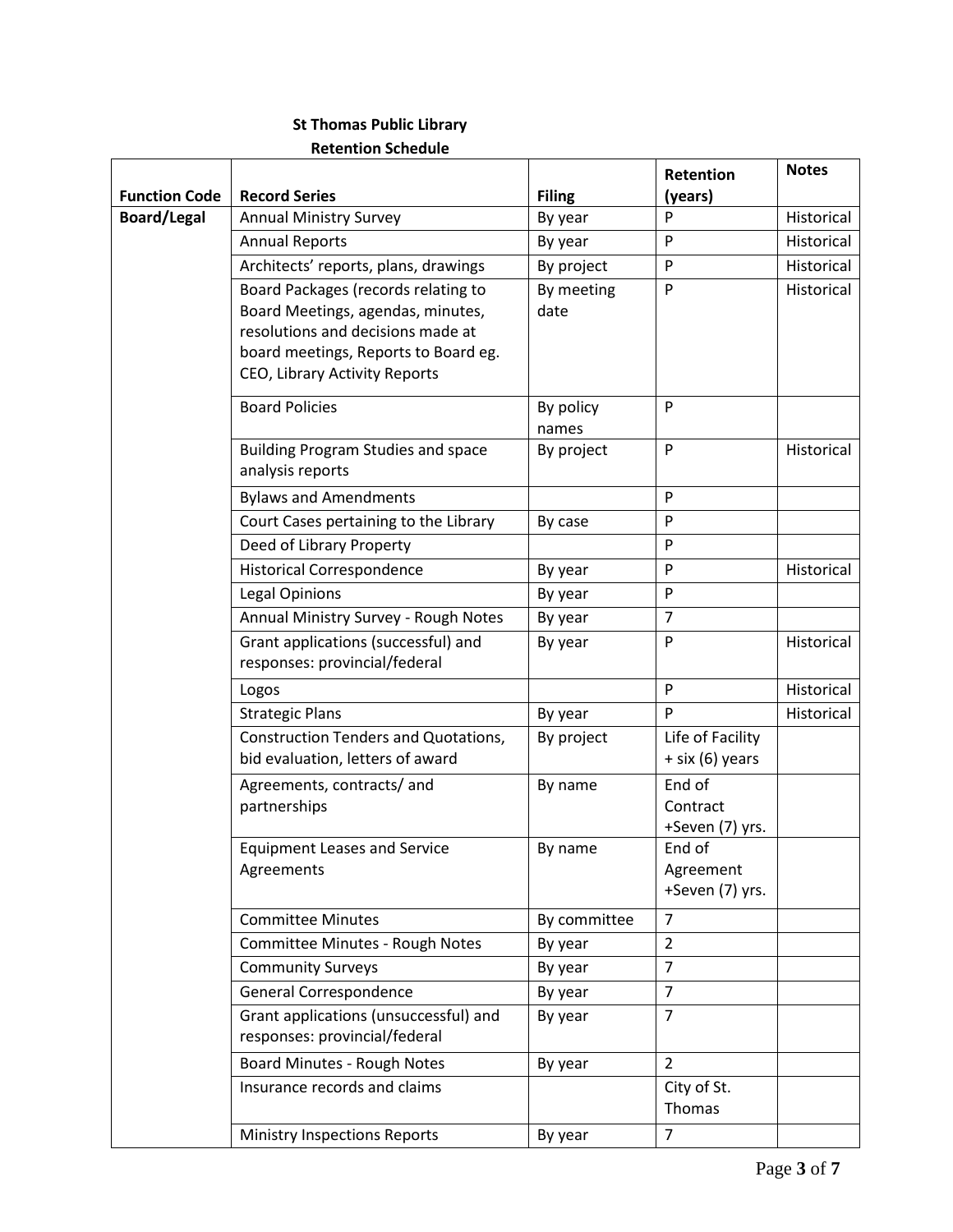| <b>Board Legal</b><br>Cont'd | Requests for reconsideration of<br>materials in collection   | By year       | $\overline{7}$                             |            |
|------------------------------|--------------------------------------------------------------|---------------|--------------------------------------------|------------|
|                              | <b>Signing Authority</b>                                     |               | $\overline{7}$                             |            |
|                              | Strategic Planning - Rough Notes                             | By year       | $\overline{2}$                             |            |
| Administration               | Floor plans                                                  |               | P                                          | Historical |
|                              | Freedom of Information Requests                              | By name       | P                                          |            |
|                              | <b>Statistical Reports</b>                                   | By date       | P                                          | Historical |
|                              | Design specifications, layouts and                           | By project    | Life of Facility                           |            |
|                              | sample boards                                                |               | + six (6) years                            |            |
|                              | Documentation regarding finishes,                            | By project    | Life of                                    |            |
|                              | carpeting, furniture                                         |               | Warranty +                                 |            |
|                              |                                                              |               | two (2) years                              |            |
|                              | Interior and exterior signage<br>"Do not enter" signs        | By project    | Life of Facility<br>$+$ six (6) years      |            |
|                              | <b>Project Management Documentation</b>                      | By Project    | End of Project<br>+ six (6) years          |            |
|                              | To all staff memos                                           | By date       | $\overline{7}$                             |            |
|                              | <b>Conference Records and Expenses</b>                       | By Conference | 7                                          |            |
|                              | Responses to RFP's and Tenders<br>(successful)               | By Project    | $\overline{7}$                             |            |
|                              | <b>Banning Notices</b>                                       | By name       | $\overline{2}$                             |            |
|                              | Committee meetings, notes and reports                        | By committee  | 2                                          |            |
|                              | Conference Reports                                           | By name       | $\overline{2}$                             |            |
|                              | Responses to RFP's and Tenders<br>(unsuccessful)             | By Project    | $\overline{2}$                             |            |
|                              |                                                              |               |                                            |            |
|                              | Service Comment Forms not directed to<br>the Board           | By name       | $\overline{2}$                             |            |
| Facility<br>Management       | Architectural/construction drawings                          |               | P                                          | Historical |
|                              | Historical Records (Building files, etc.)                    | By year       | P                                          | Historical |
|                              | Inspection reports (routine and special<br>maintenance)      |               | 4                                          |            |
| Finance and<br>Accounting    | <b>General Ledgers</b>                                       | By year       | P-1998 to<br>present City of<br>St. Thomas | Historical |
|                              | <b>General Journals</b>                                      | By year       | P                                          |            |
|                              | Audited Financial Statements and<br><b>Auditor's Reports</b> | By year       | P                                          |            |
|                              | Cash Payment Journal                                         | By year       | P                                          |            |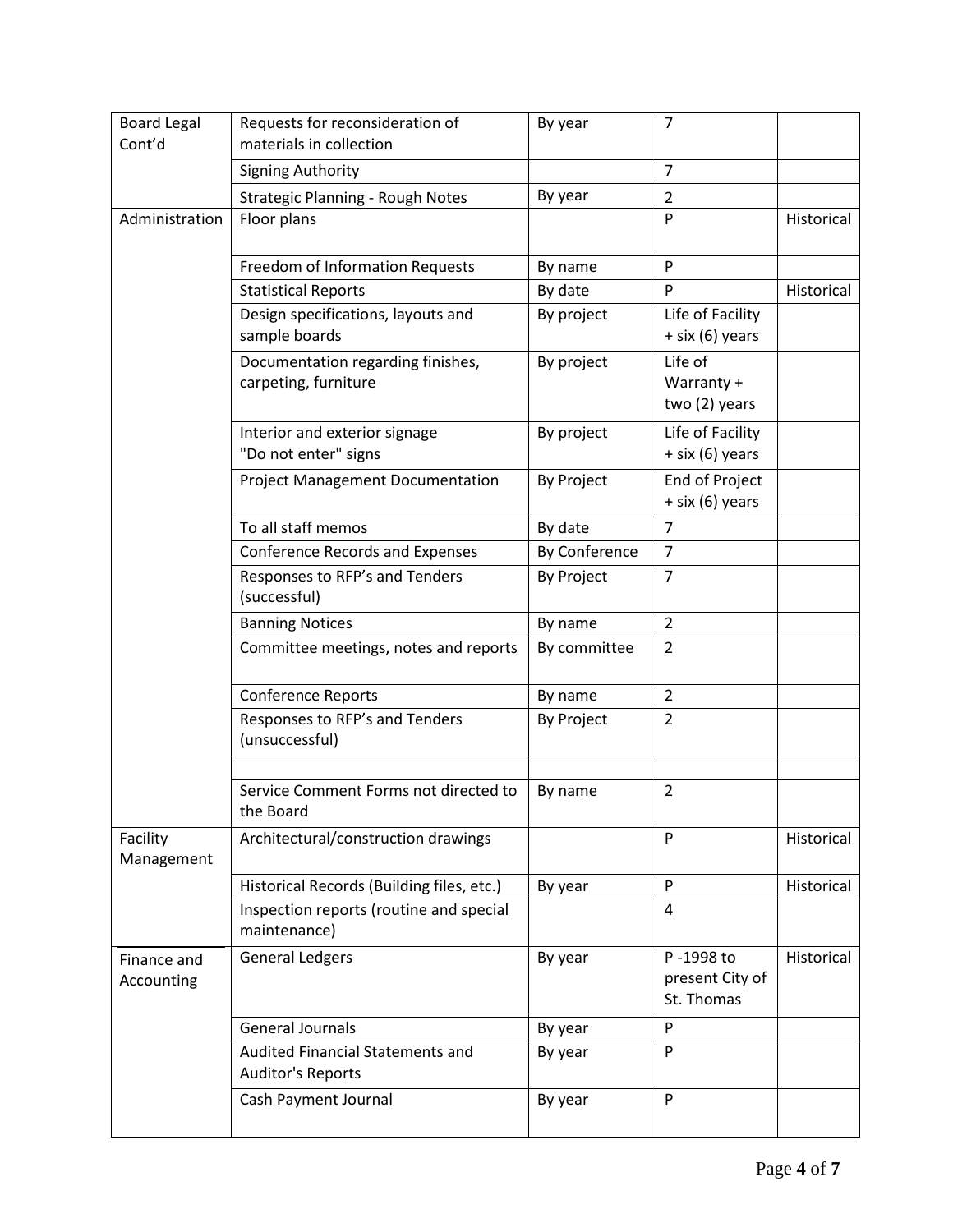| Finance and | <b>Rinn Trust</b>                                                       | By year             | P                             |
|-------------|-------------------------------------------------------------------------|---------------------|-------------------------------|
| Accounting  | <b>Trust Fund</b>                                                       | By year             | $\mathsf{P}$                  |
| Cont'd      | <b>Trust Fund Receipts</b>                                              | By year             | P                             |
|             | <b>Charitable Returns</b>                                               | By year             | P                             |
|             | <b>Building Reserves</b>                                                | By year             | P                             |
|             | <b>Final Operating and Capital Budgets</b>                              | By year             | 10                            |
|             | Budget working papers, calculations,                                    | By year             | 10                            |
|             | expense documentation, budget                                           |                     |                               |
|             | justification                                                           |                     |                               |
|             | Records relating to bank statements                                     | By year             | 10                            |
|             | and reconciliations                                                     |                     |                               |
|             | Records relating to banking transactions                                | By year             | 10                            |
|             | and account management                                                  |                     |                               |
|             | <b>Year-end Working Papers</b>                                          | By year             | 10                            |
|             | Monthly Financial Report to Board                                       | By year             | 7                             |
|             | Paid invoices, expenses reports for                                     | By year             | 7 - 1998 to                   |
|             | staff, petty cash disbursements                                         |                     | present City of<br>St. Thomas |
|             |                                                                         |                     |                               |
|             | Journal Entries and Ledger Cards                                        | By year             | $\overline{7}$                |
|             | <b>Year-end Trial Balances</b>                                          | By year             | $\overline{7}$                |
|             | <b>Purchase Orders</b>                                                  | By year             | $\overline{7}$                |
|             | Deposit Books                                                           | By year             | $\overline{7}$                |
|             | Cheque Stubs                                                            | By year             | $\overline{7}$                |
|             | <b>Receipt Books</b>                                                    | By year             | $\overline{7}$                |
|             | Cash Books                                                              | By year             | $\overline{7}$                |
|             | Cash Register Tapes                                                     | By year             | $\overline{7}$                |
|             | <b>Accounts Receivable Invoices</b>                                     | By year             | $\overline{7}$                |
|             | Debit and Visa Payment Transactions                                     | By year             | $\overline{7}$                |
|             | <b>Vendor Acquisition Files</b>                                         | By year             | $\overline{2}$                |
| Human       | Payroll Journals                                                        | By year             | P - 1999 to                   |
| Resources   |                                                                         |                     | present City of<br>St. Thomas |
|             |                                                                         |                     |                               |
|             | <b>Individual Earning Records</b>                                       | By year             | P                             |
|             | Employees Personnel History file/<br><b>Terminated Employee Records</b> | By employee<br>name | ${\sf P}$                     |
|             |                                                                         |                     |                               |
|             | Personnel Change Notices (Status Form)                                  | By employee<br>name | P                             |
|             | <b>Employee WSIB Claims and Records</b>                                 | By Employee         | P                             |
|             |                                                                         | Name                |                               |
|             | Pay Equity/Job Evaluation reports and                                   | By year             | P                             |
|             | implementations documents                                               |                     |                               |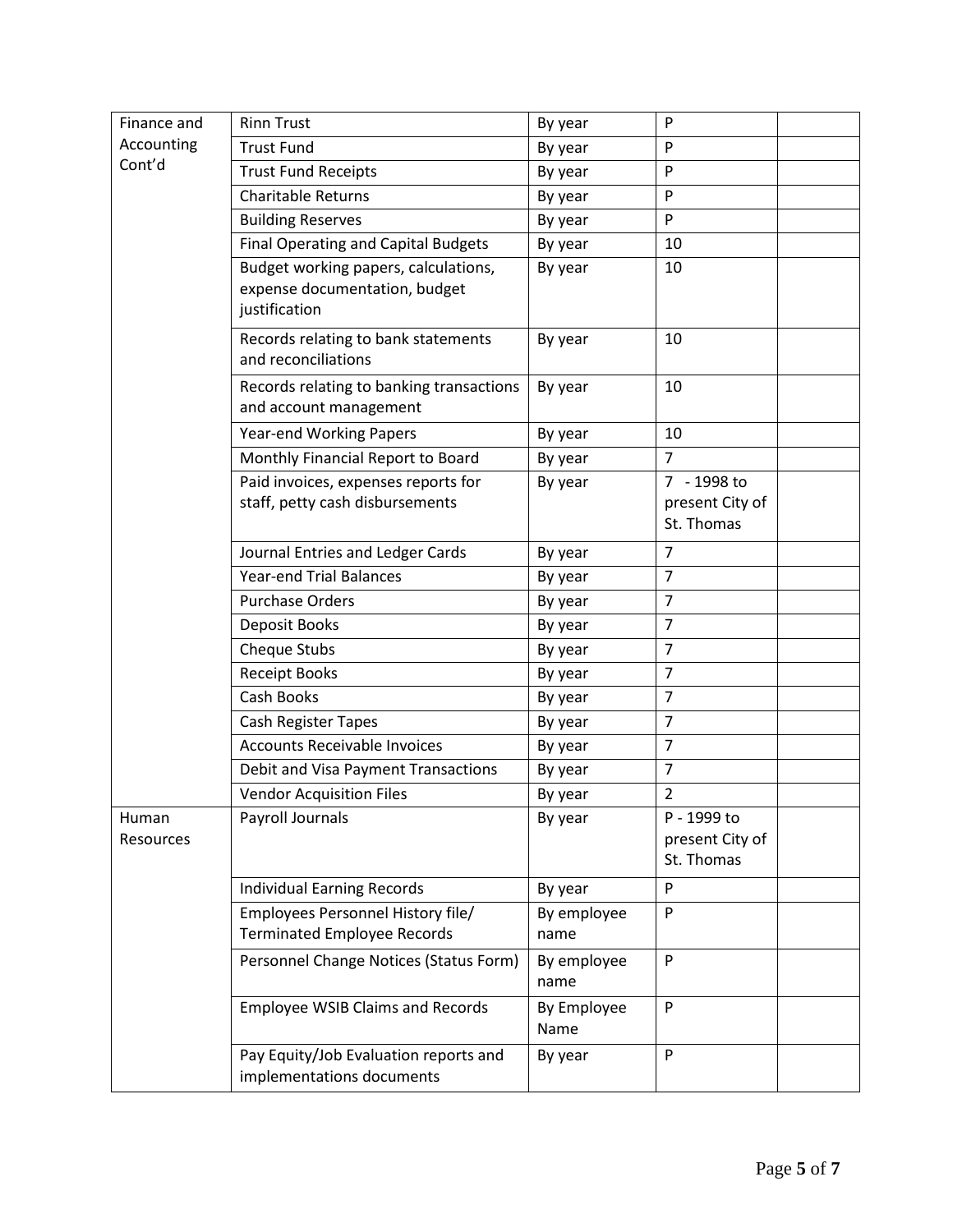| Human      | Records of employees including         | By employee | $\mathsf{P}$    |
|------------|----------------------------------------|-------------|-----------------|
| Resources  | applications, resumes, performance     | name        |                 |
| Cont'd     | reviews, salary information, benefits  |             |                 |
|            | enrollments, leave requests etc.       |             |                 |
|            | Records to develop position            |             | P               |
|            | descriptions and compensation          |             |                 |
|            | T4 Summaries                           | By year     | P               |
|            | Records of Employment (ROE)            | By name     | P               |
|            | <b>OMERS Pension Cards/Forms</b>       | By name     | P - City        |
|            | <b>OMERS Pension Contributions</b>     | By name     | P - City        |
|            | T4 and T4A Employee Slips              | By year     | $\overline{7}$  |
|            | <b>Income Tax Deductions</b>           | By year     | $\overline{7}$  |
|            | <b>Employee Benefit Plan Reports</b>   | By year     | $\overline{7}$  |
|            | <b>Employee Training Records</b>       | By year     | $\overline{7}$  |
|            | Employee schedules                     | By year     | $\overline{7}$  |
|            | Vacation and sick leave forms          | By year     | $\overline{7}$  |
|            | Timesheets                             | By year     | $\overline{7}$  |
|            | Garnisheees Re: Employees              | By year     | $\overline{7}$  |
|            | TD1 forms                              | By name     | 7 from last     |
|            |                                        |             | date            |
|            | Canada Savings Bonds, United Way       | By year     | 7               |
|            | General Correspondence                 | By year     | $\overline{7}$  |
|            | Organizational Structure, reports on   |             | $\overline{7}$  |
|            | organiational design                   | By year     |                 |
|            | <b>Seniority Lists</b>                 | By year     | 4               |
|            | <b>Job Postings</b>                    | By year     | $\overline{2}$  |
|            | Applications for Employment - Not      |             |                 |
|            | hired                                  | By year     | 6 months        |
| Labour     | All collective agreements/Employee By- | By year     | P               |
| Relations  | Laws and Minutes of                    |             |                 |
|            | Labour/Management meetings             |             |                 |
|            | Grievance forms, correspondence and    | By year     | P City of St.   |
|            | related documentation                  |             | <b>Thomas</b>   |
|            | Records relating to contract           | By year     | P               |
|            | negotiations and letters of            |             |                 |
|            | intent/understanding                   |             |                 |
|            | <b>Arbitration Awards</b>              | By year     | P               |
| Library    | <b>Active Library Patron Accounts</b>  | By date     | 2, in           |
| Operations |                                        |             | accordance      |
|            |                                        |             | with Annual     |
|            |                                        |             | Survey          |
|            | Expired (inactive) Library Patron      | By date     | 3, following    |
|            | Accounts                               |             | expiry          |
|            | Records relating to patrons with       | By date     | Until resolved, |
|            | outstanding incidents, or who have     |             | or to a         |